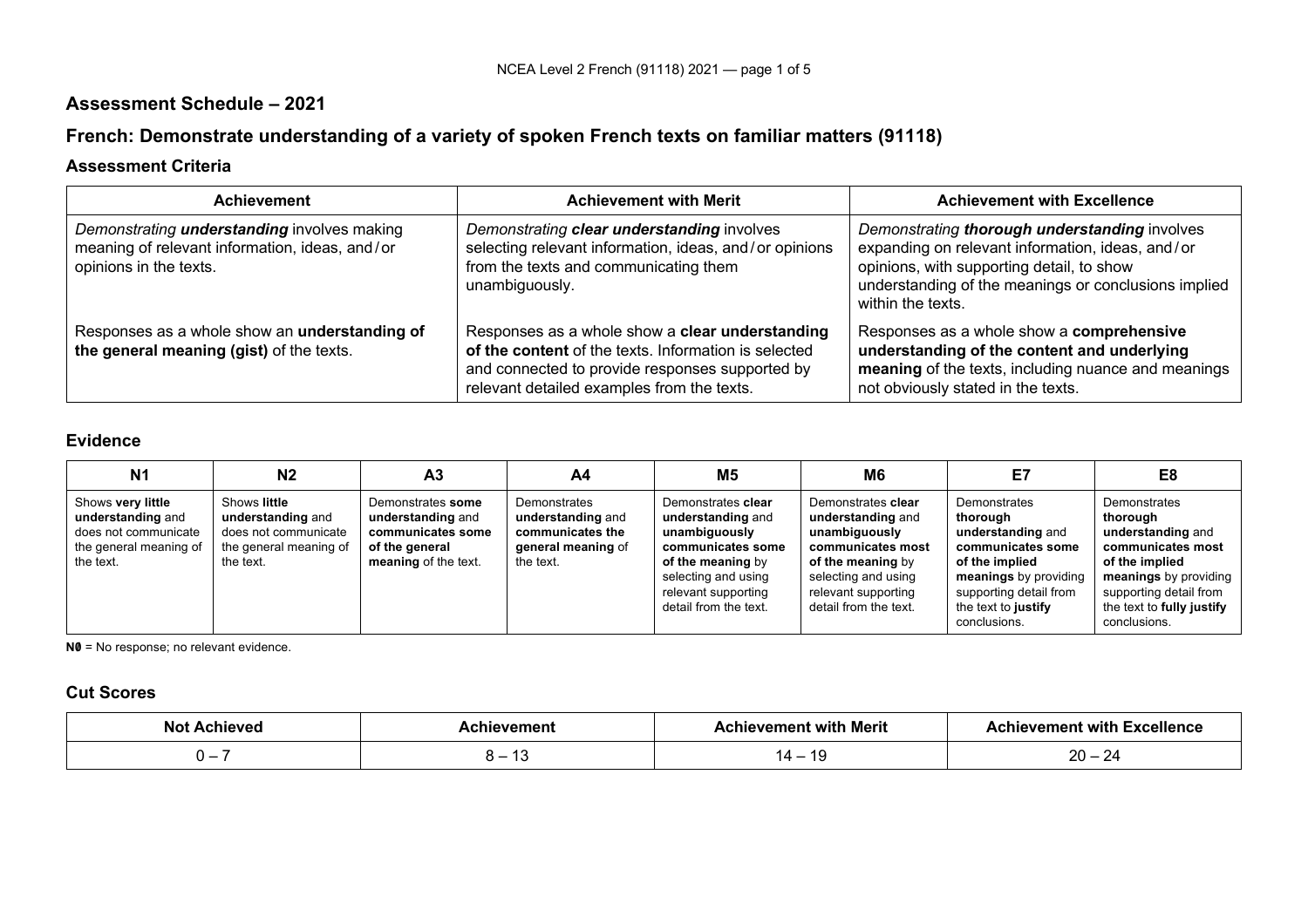#### **Sample Evidence**

What follows is not a complete list of all acceptable responses, nor is it an indication of the exact wording required.

Assessment judgments are based on the level of understanding shown, rather than knowledge of individual lexical items.

Quoting or direct translation alone are not sufficient evidence that the candidate understands the meaning of the text **clearly** or **thoroughly**.

The overall grade for a question must be judged after considering how much of the text as a whole has been understood, and to what depth. Refer to the Evidence statements above.

| <b>Question ONE</b>                                                                      | <b>Achievement</b>                                                                                                                                                                                                                                                                                                                                                             | <b>Achievement with Merit</b>                                                                                                                                                                                                                                                                                                                                                                                                                                                                                                                                                                                                                                                                                          | <b>Achievement with Excellence</b>                                                                                                                                   |
|------------------------------------------------------------------------------------------|--------------------------------------------------------------------------------------------------------------------------------------------------------------------------------------------------------------------------------------------------------------------------------------------------------------------------------------------------------------------------------|------------------------------------------------------------------------------------------------------------------------------------------------------------------------------------------------------------------------------------------------------------------------------------------------------------------------------------------------------------------------------------------------------------------------------------------------------------------------------------------------------------------------------------------------------------------------------------------------------------------------------------------------------------------------------------------------------------------------|----------------------------------------------------------------------------------------------------------------------------------------------------------------------|
| (a) Possible evidence showing<br>understanding of what happened in the<br>town of Olten. | • Olten is in north-west Switzerland<br>• people discovered chocolate rain<br>• Lindt is a Swiss chocolate maker<br>• a technical problem<br>• chocolate in the air<br>• wind carried chocolate to houses<br>• chocolate was not dangerous for<br>people or the environment<br>• Lindt fixed the problem<br>• Lindt cleaned cars, windows, or<br>clothes covered in chocolate. | • a marvellous surprise for the people<br>of Olten, a town in north-west<br>Switzerland, who discovered<br>chocolate rain a few days ago<br>• Lindt, a famous Swiss chocolate<br>maker, has a factory in Olten<br>• a technical problem with the<br>ventilation system meant chocolate<br>entered the air outside<br>• due to the winds being strong in the<br>region on this particular day, they<br>carried chocolate from the factory<br>towards houses<br>• the chocolate factory said the<br>chocolate did not present a danger for<br>the people or the environment. They<br>(Lindt) fixed the problem<br>• Lindt promised to pay the victims for<br>cleaning cars, windows, or clothes<br>covered in chocolate. | • This country is well-known for<br>perhaps the best chocolate in the<br>world, so if it was going to rain<br>anywhere in the world, it should be in<br>Switzerland! |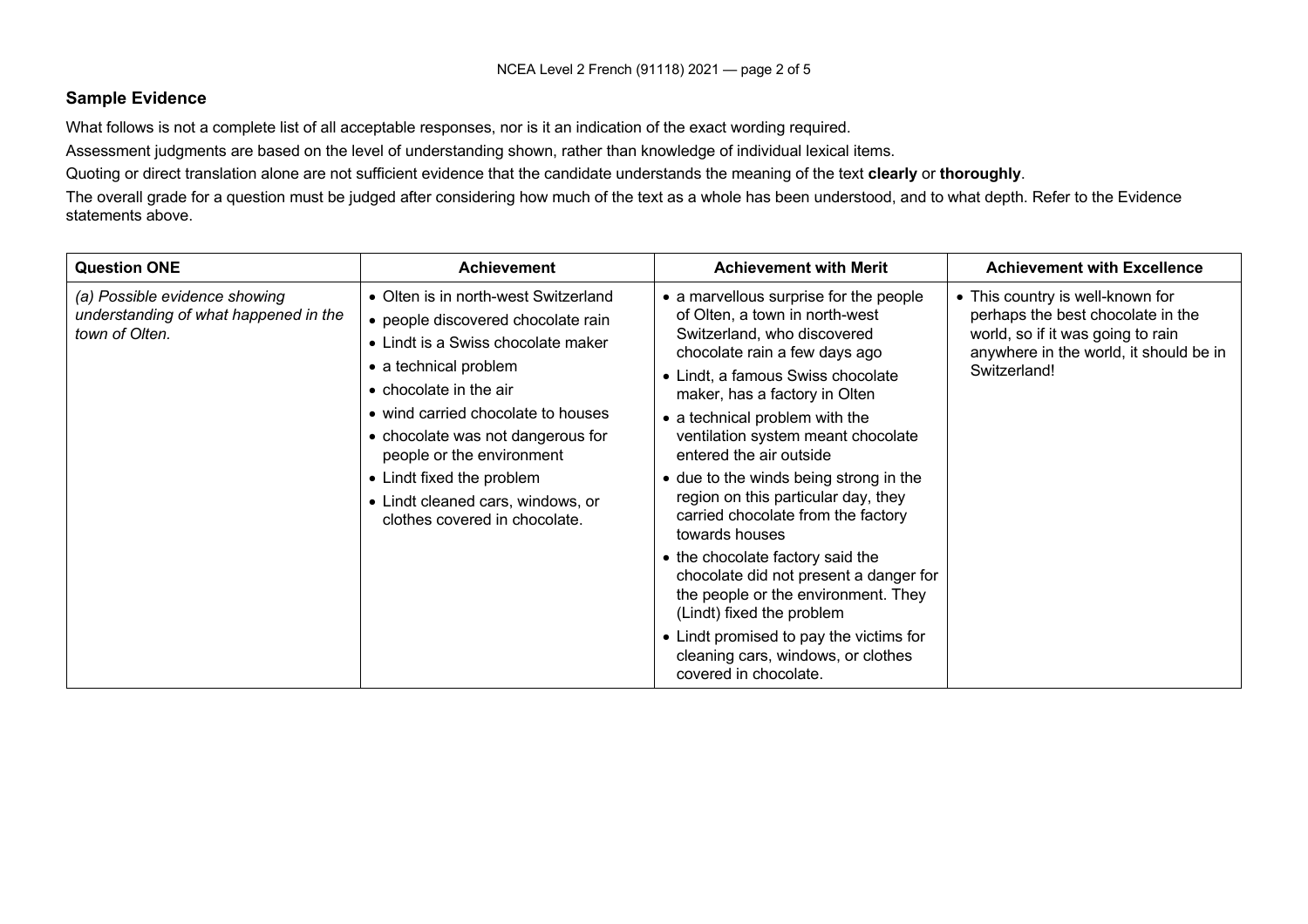| (b) Possible evidence showing<br>understanding of whether this would<br>have been a positive or negative<br>experience for the people of Olten. | Positive experience<br>• a unique experience.                                                                    | Positive experience<br>• everyone had a great day<br>• one person walked outside with milk<br>and cereal<br>• the cost of cleaning cars, windows,<br>and clothes was covered by Lindt<br>• the chocolate was not dangerous for<br>people or the environment. | Positive experience<br>• Everyone spent a great day having<br>fun with this unique experience.<br>• One person even proposed walking<br>outside with a bowl of milk and cereal<br>to add chocolate to it.<br>• Any damage to belongings was fixed<br>by Lindt.<br>• If chocolate was going to fall from the<br>sky anywhere in the world, it should<br>be in Switzerland since it is known for<br>perhaps the best chocolate in the<br>world. |
|-------------------------------------------------------------------------------------------------------------------------------------------------|------------------------------------------------------------------------------------------------------------------|--------------------------------------------------------------------------------------------------------------------------------------------------------------------------------------------------------------------------------------------------------------|-----------------------------------------------------------------------------------------------------------------------------------------------------------------------------------------------------------------------------------------------------------------------------------------------------------------------------------------------------------------------------------------------------------------------------------------------|
|                                                                                                                                                 | Negative experience<br>• Cars, windows, and clothes had to be<br>cleaned.<br>• The chocolate could not be eaten. | Negative experience<br>• It was not possible to eat the<br>chocolate.                                                                                                                                                                                        | Negative experience<br>• If you were wondering (asking<br>yourself the question) it wasn't<br>possible to eat this chocolate fallen<br>from the sky - bad news!                                                                                                                                                                                                                                                                               |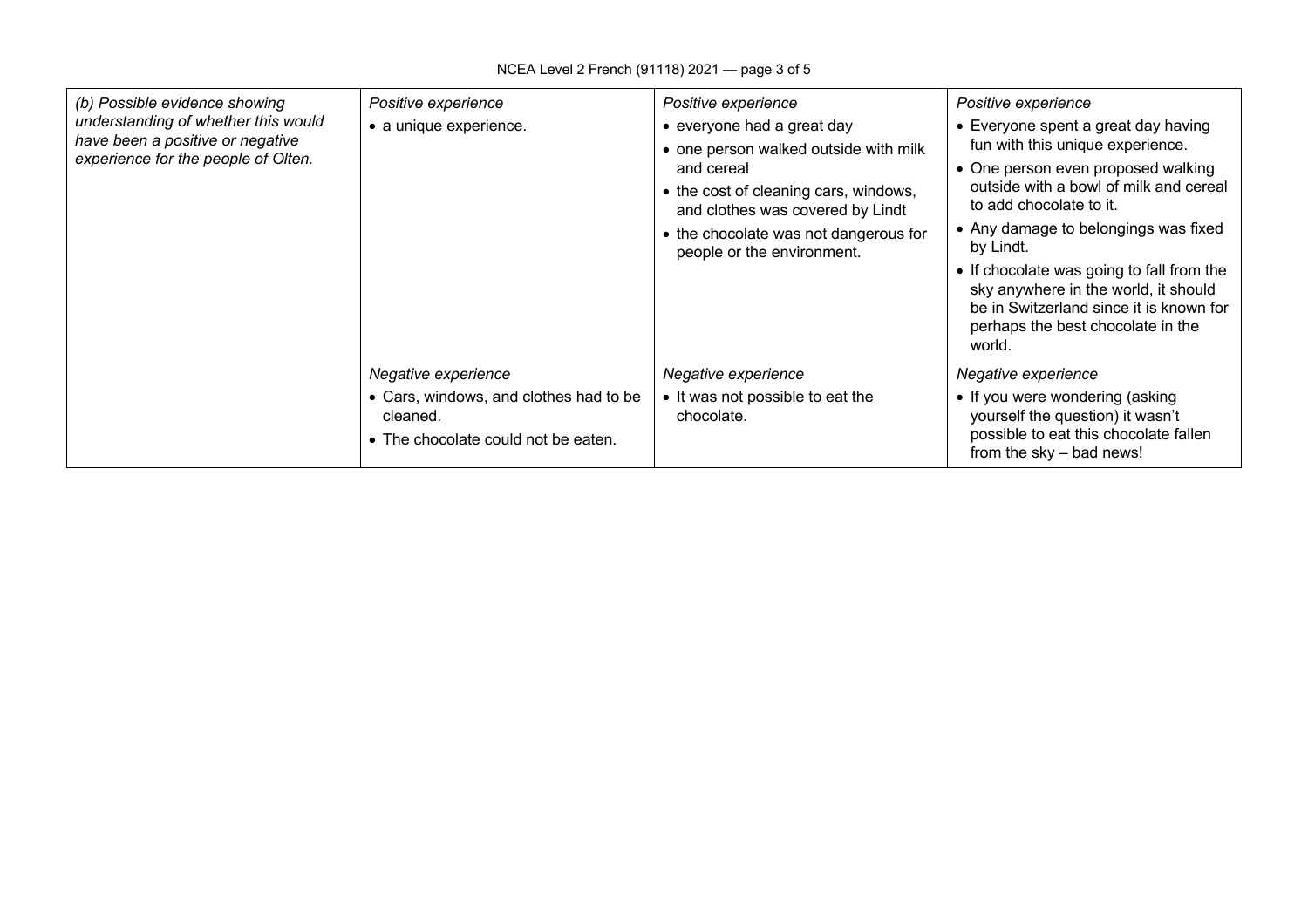| <b>Question TWO</b>                                                                                                | <b>Achievement</b>                                                                                                                                                                                                                                                                                                                                   | <b>Achievement with Merit</b>                                                                                                                                                                                                                                                                                                                                                                                       | <b>Achievement with Excellence</b>                                                                                                                                                                                                                                                                                                                                                                                                                                                                                                                                                                                                                                              |
|--------------------------------------------------------------------------------------------------------------------|------------------------------------------------------------------------------------------------------------------------------------------------------------------------------------------------------------------------------------------------------------------------------------------------------------------------------------------------------|---------------------------------------------------------------------------------------------------------------------------------------------------------------------------------------------------------------------------------------------------------------------------------------------------------------------------------------------------------------------------------------------------------------------|---------------------------------------------------------------------------------------------------------------------------------------------------------------------------------------------------------------------------------------------------------------------------------------------------------------------------------------------------------------------------------------------------------------------------------------------------------------------------------------------------------------------------------------------------------------------------------------------------------------------------------------------------------------------------------|
| (a) Possible evidence showing<br>understanding of the suggestions the<br>radio host makes regarding technology.    | • You can use technology to write<br>messages to each other.<br>• You can watch a film together or cook<br>together.                                                                                                                                                                                                                                 | • Modern technology can be useful to<br>keep in touch ("thanks to technology<br>these days").<br>• Even if you can write messages, there<br>is nothing like a phone call (to keep in<br>touch). You will feel better afterwards.<br>• You could watch a film together at the<br>same time, or use technology more<br>creatively - for example, to do an<br>online cooking class together.                           |                                                                                                                                                                                                                                                                                                                                                                                                                                                                                                                                                                                                                                                                                 |
| (b) Possible evidence showing<br>understanding of the benefits and<br>challenges of a long-distance<br>friendship. | • If no effort is made from one side, the<br>other person could get annoyed.<br>• You could feel jealous if your friend is<br>with other people.<br>• You need to keep the friendship in<br>your heart.<br>• When you see each other again, it will<br>be the same as / similar to before.<br>• You can still share experiences<br>across distances. | • If you do not have any news from<br>your friend, you might think they do<br>not like you any more.<br>• If your friend wants to spend time with<br>their other friends, you could feel<br>jealous, but he will have stories to tell<br>you later.<br>• You need to remember the pleasant<br>moments spent together.<br>• When you see your friend again, it will<br>be the same as before, or more<br>marvellous! | • You might think he does not like you<br>any more, but not talking does not<br>mean they do not like you any more.<br>• If you do not have any news from<br>your friend, it might be that they are<br>just busy.<br>• The important thing to keep long-<br>distance friendship going is to keep<br>good memories of your friendship in<br>your heart.<br>• You need to remind yourself of the<br>pleasant moments that you spent<br>together. That way, as soon as you<br>see your friend again, you will see<br>that nothing will have changed.<br>• It is possible to keep a long-distance<br>friendship the same as it was before,<br>and it could be even more marvellous! |